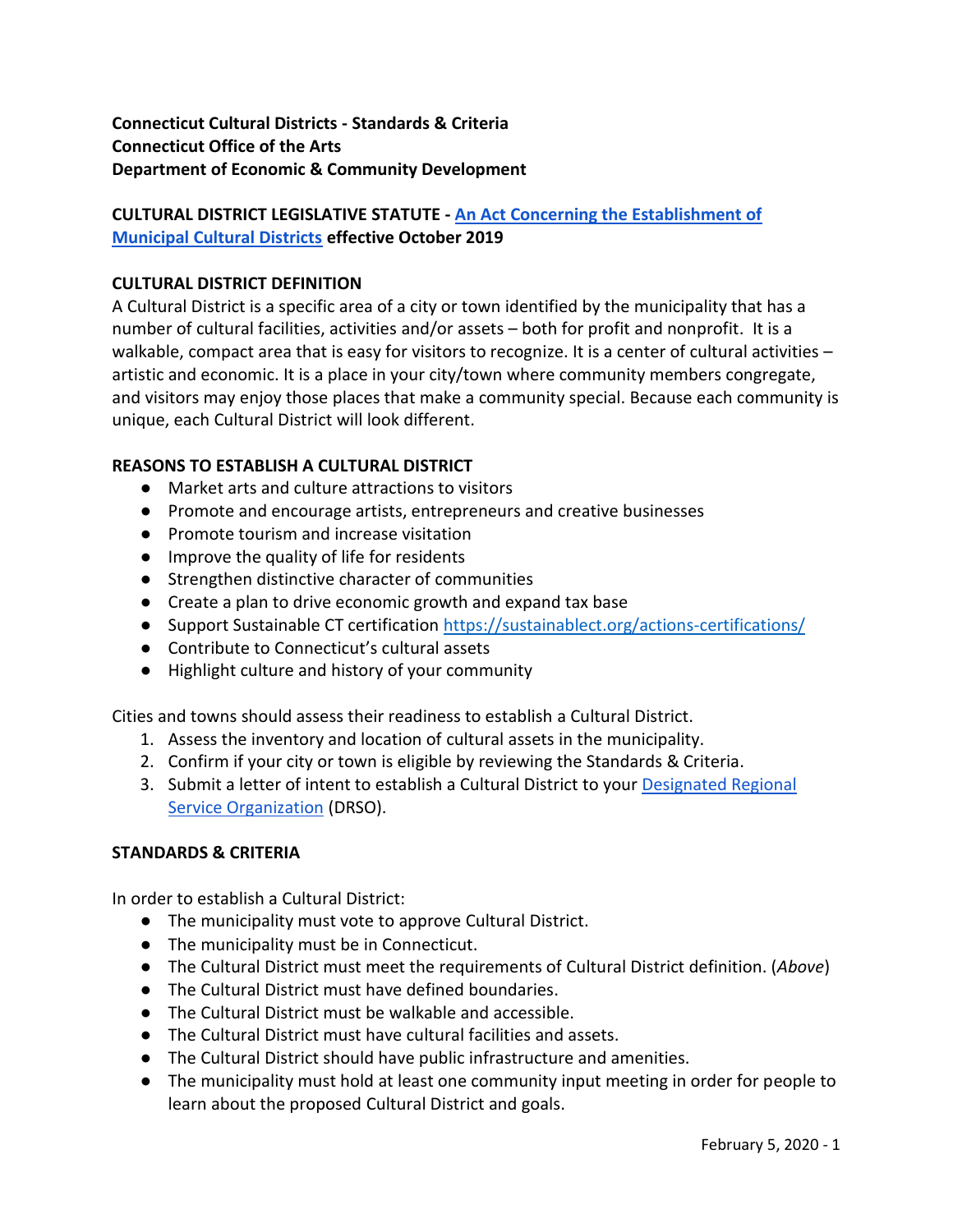- The municipality must pass a resolution following the community input meeting/s.
- The municipality must form a Cultural District Commission.

For Cultural Districts that span more than one town/city, both municipalities must have a supporting resolution. For municipalities that have more than one cultural district, one resolution is sufficient.

An inventory of cultural assets must be identified and included on a map. This defines and locates the district's cultural assets. Many municipalities have access to Geographic Information System (GIS) mapping system and tools. Google maps and other asset mapping software may be utilized. DRSOs may be able to help identify and develop a list of assets.

The map should show the boundaries of the proposed Cultural District and where the district is located in the municipality (color maps are best). Include a key to the assets and define a scale of distance. Show the location of cultural assets, both for profit and nonprofit. The map should include the following:

- Cultural facilities
- Artistic spaces
- Creative businesses
- Historic sites
- Locations of cultural activities (indoor and outdoor, such as festivals, etc.) *If applicable, list the events and activities that take place at each location.*

Municipalities may mark cultural assets that are located outside the proposed district on the map.

## **CULTURAL DISTRICT COMMISSION**

A city or town must establish a Cultural District Commission. A Cultural District Commission may be established through *one of the following* models and in accordance with the municipality's governance structure:

- 1. Create new Board/Commission in accordance with local charter requirements. This requires new volunteers to serve as Commissioners. [Suggested]
- 2. Assign to an existing Board/Commission, and create an Advisory Council subcommittee reporting to the existing Board/Commission. This creates a non-voting advisory council and could be an informal working group, where there is some fluidity in membership. This requires additional volunteers. [Suggested]
- 3. Assign Cultural District oversight to an existing Board/Commission, if the Board or Commission can meet the community representation requirement (noted below under "Members" section). This could be an existing entity, such as an Economic Development Commission, or it could be the municipality's governing body (Council/Board of Selectmen). This does not require additional volunteers, but places increased responsibilities onto existing volunteers.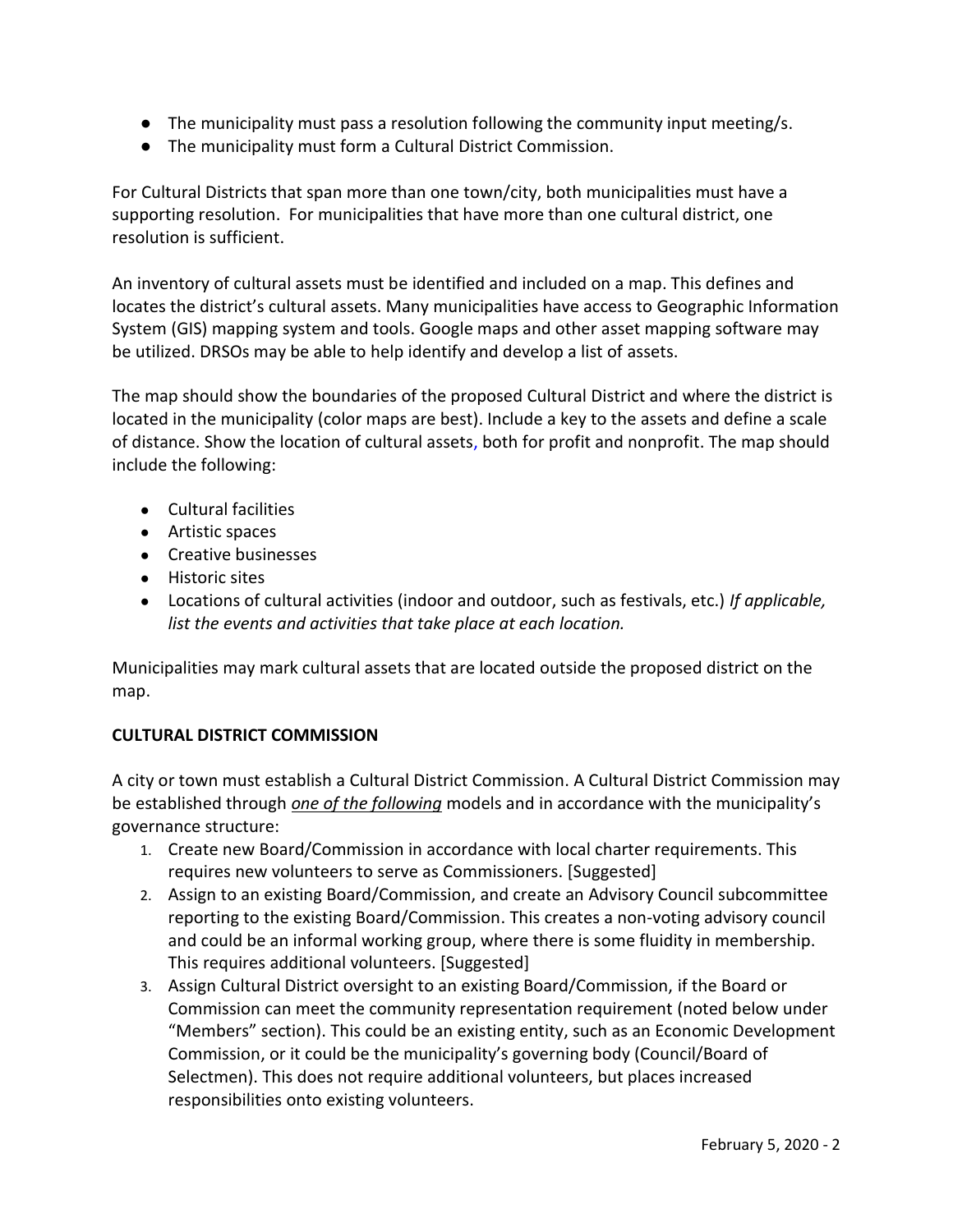The Cultural District Commission should be able to exercise any power and perform any duties necessary or desirable for the purpose of managing the district, including but not limited to consulting / collaborating with the Office of the Arts, Tourism (state and local) and the DRSO for assistance with marketing, connecting with and/or convening local arts and culture community representatives, asset mapping, advocacy, directing resources, and applying for or soliciting and accepting any grant, contribution, or other funding from any source.

### Members

Cultural District Commission members should represent a diverse mix of organizations and businesses. Three-quarters of the membership must represent the arts/culture community. The Cultural District Commission should represent the shared interests of the district. The majority must live or work in the district. The size of the Cultural District Commission should be commensurate with the needs of the municipality and its population, with a minimum of six (6) members.

Cultural District Commission members should include at least one representative from six (6) of the following categories:

- City, town or borough
- Local cultural council / arts council
- Cultural organizations (historical society, museum, ethnic heritage organization)
- At least one artist that lives and/or works in the district
- Organizations that represent artists (artist cooperative, etc.) *if applicable*
- For-profit creative business i.e. gallery, theater
- Local business and/or chamber of commerce

A city, town or borough may elect to include additional representatives. This will depend on the assets in the Cultural District and the district's goals. They can be from:

- Tourism
- Historic Preservation/History
- Leisure Industry (including hotels and similar businesses)
- Educational Institutions
- Economic/Community Development

#### Duties and Procedures

The Cultural District Commission should be responsible for developing a management plan and provide oversight with implementation. The Cultural District Commission should convene on a regular basis and operate in accordance with municipality's governance structure.

The Cultural District Commission must develop:

- Goals and objectives
- A management plan
- A cultural assets map and inventory
- A marketing plan\*
- Goals and success measures for the district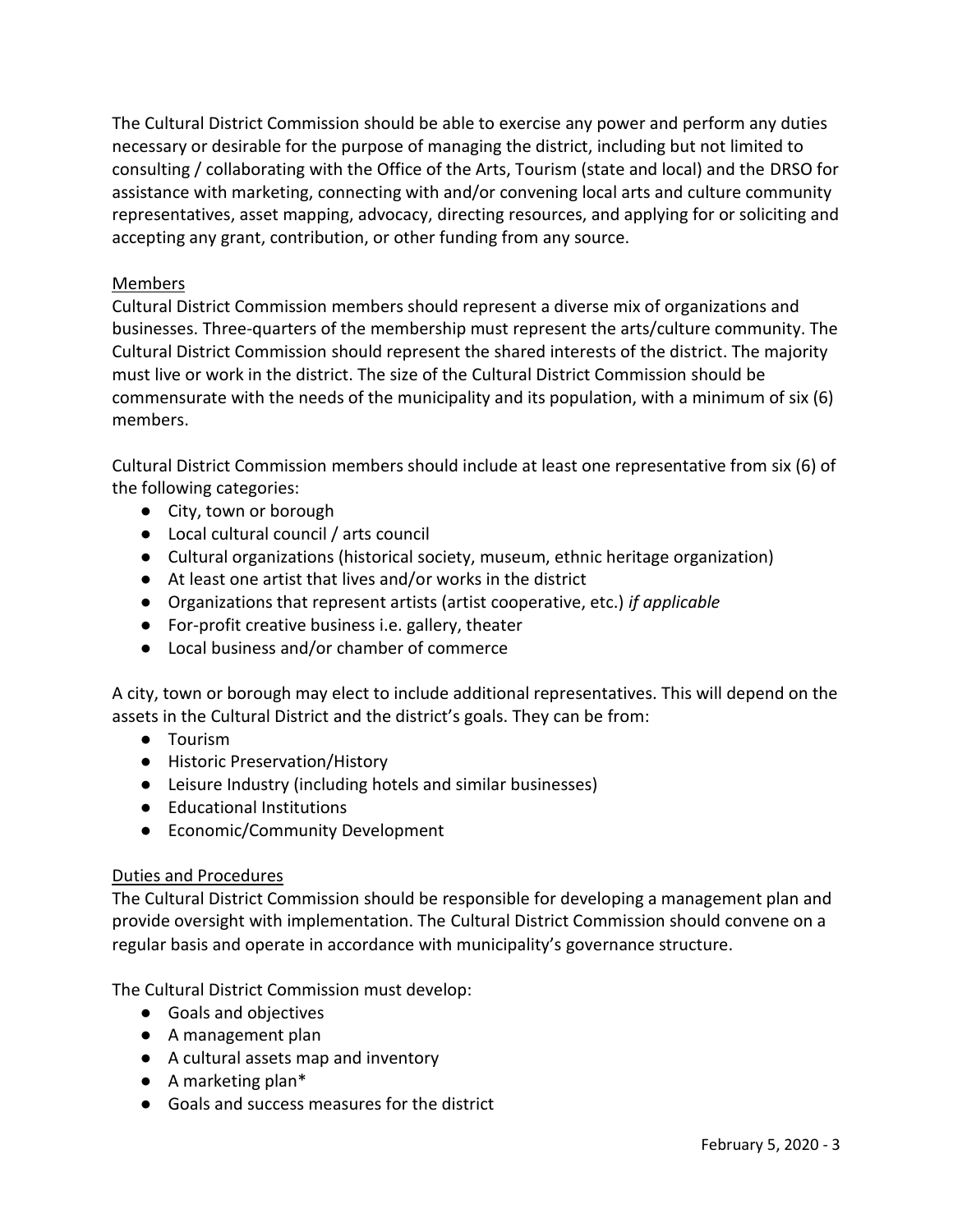\*The municipality must utilize state Cultural District branding as part of any signage, marketing, promotion, and/or recognition. A minimum of two (2) signs at municipality's cost is suggested and municipality shall determine the location of signs.

Cultural Districts Commissions may be asked for data from the DECD and/or DRSO to help measure the impact of the district. The data should reflect the Cultural District's specific goals. Examples include: visitation data, building occupancy rates, aggregate sales tax in the district, number of full-time jobs, number of artists, box office sales, and consumer surveys. Cultural District commissions must respond to requests for data from the state in a timely fashion.

# **TO QUALIFY FOR STATE'S INVESTMENT OF RESOURCES**

The Department of Economic and Community Development, including the Office of the Arts and the Office of Tourism, and the Designated Regional Service Organizations are committed to supporting the formation, development and establishment of Cultural Districts. All of the above agencies can provide additional in-kind marketing, promotion and resources for established Cultural Districts.

Types of investment in Cultural Districts:

- Promotion of Cultural District by CT Office of Tourism and recognition on State's tourism website, CTVisit.com
- Promotion of Cultural Districts by CT Office of the Arts
- Promotion of Cultural Districts by local Designated Regional Service Organization

To qualify for State's investment of resources, established Cultural Districts must electronically submit the following documents to CT Office of the Arts for review by DECD:

- Letter of endorsement from Chief Elected Official
- Copy of Resolution from the City Council/Board of Selectmen (see sample resolution)
- Master Map: Please provide a map of the Cultural District
- List of cultural assets, including cultural events held at locations within the proposed Cultural District
- List of available municipal resources that would support and/or benefit Cultural District (ex. tax credit, incentives, etc.)
- Official legal documents on zoning overlaps or ordinances relevant to the Cultural District, such as existing Arts or Historic District (if applicable)
- Marketing materials, if relevant to the Cultural District

Once the materials are submitted, you will be contacted to arrange a site visit for representatives from DECD, COA and local DRSO. Coordinating and conducting a site visit, as part of a review for additional investment, is intended to share information and build and strengthen relationships between DECD, COA, DRSOs and Cultural Districts in order to maximize mutually beneficial opportunities. The site visit includes a tour of the proposed cultural district and a meeting to discuss and highlight plans, assets and goals for the district.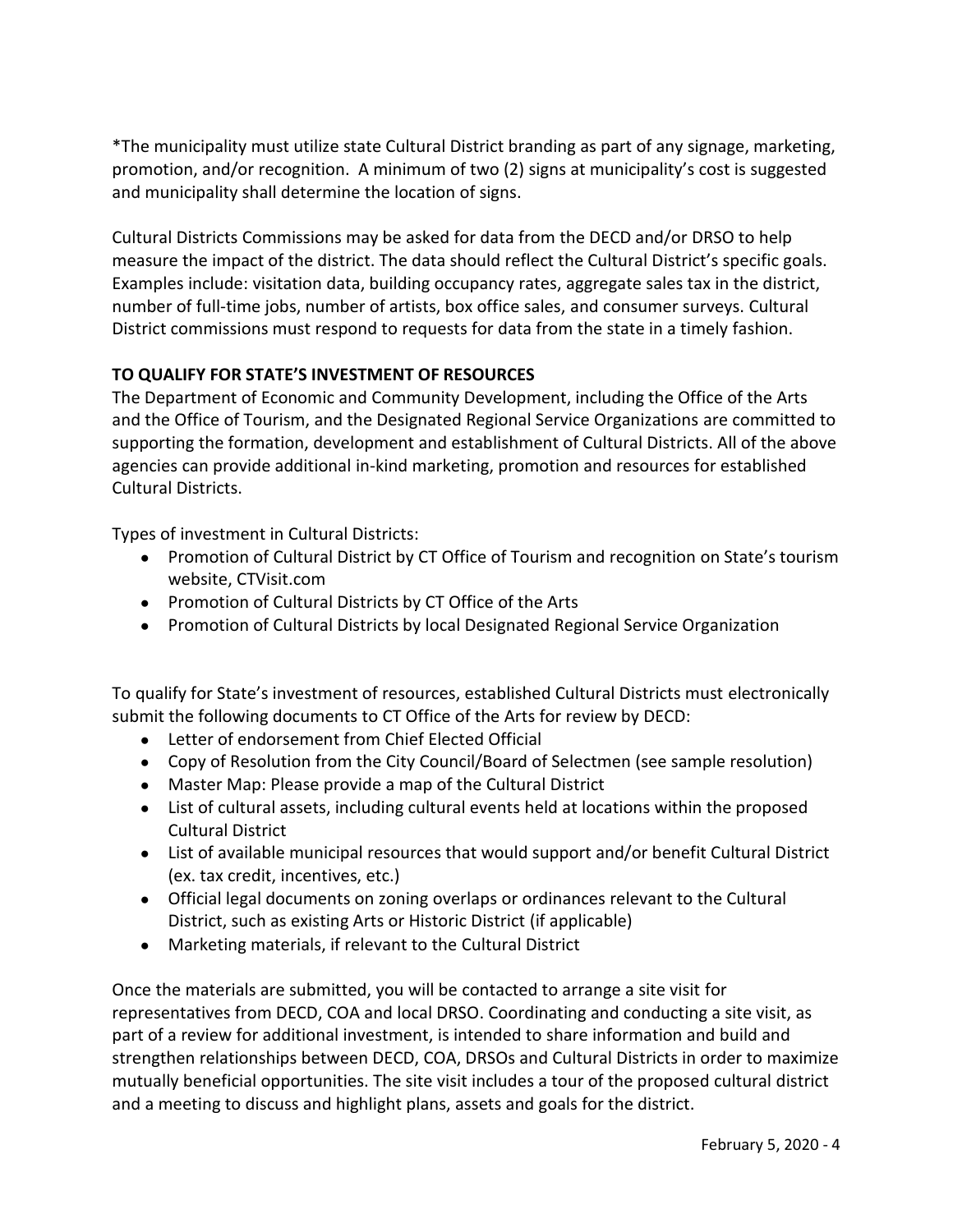The site visit has three parts:

- 1. A meeting with the chief elected official and/or designee and/or other relevant municipal employees
- 2. A walking tour of the proposed Cultural District
- 3. A meeting with the Cultural District Commission/Committee members and appropriate stakeholders to hear about the goals, objectives and plans for the Cultural District

Notice of the outcome of the review to the city or town will be sent via email. Final decisions are made by DECD's CT Office of the Arts.

\_\_\_\_\_\_\_\_\_\_\_\_\_\_\_\_\_\_\_\_\_\_\_\_\_\_\_\_\_\_\_\_\_\_\_\_\_\_\_\_\_\_\_\_\_\_\_\_\_\_\_\_\_\_\_\_\_\_\_\_\_\_\_\_\_\_\_\_\_\_\_\_\_\_\_\_\_\_

**Cultural Districts Legislative Statute- [An Act Concerning the Establishment of Municipal](https://www.cga.ct.gov/2019/ACT/pa/pdf/2019PA-00143-R00HB-06939-PA.pdf)  [Cultural Districts](https://www.cga.ct.gov/2019/ACT/pa/pdf/2019PA-00143-R00HB-06939-PA.pdf) effective October 2019**

- Municipality (town, city, borough, consolidated town and city, consolidated town and borough)
- Municipality must vote to approve
- 1 or more Cultural Districts
- "to promote the educational, cultural, economic and general welfare of the public through the marketing of arts and culture attractions, the encouragement of artists and artistic and cultural enterprises and the promotion of tourism."
- Once approved, municipality must establish a Cultural District commission. DECD shall determine the number of members to serve on the commission, and the manner in which they are appointed, and in what way any vacancy will be filled
- Once appointed, commissions may exercise any power and perform any duty necessary or desirable for the purpose of carrying out the provisions of this section, including (but not limited to):
	- $\circ$  Consulting / collaborating with commissioner and DRSO for assistance with marketing, advocacy and other efforts
	- o Applying for or soliciting and accepting any grant, contribution, gift, bequest, devise or other donation from any source

#### **ADDITIONAL RESOURCES Sustainable CT Alignment**

Municipalities participating in Sustainable CT may be able to meet the criteria and received points for Action Item 3, Vibrant and Creative Cultural Ecosystems, through the Cultural District designation. Sustainable CT municipal participants are eligible to apply for [Community](https://sustainablect.org/funding/)  [Matching Funds.](https://sustainablect.org/funding/) Community Matching Funds provide one-to-one matching funds for projects that align with Sustainable CT actions and Community Match Fund projects helps towns earn points towards certification.

\_\_\_\_\_\_\_\_\_\_\_\_\_\_\_\_\_\_\_\_\_\_\_\_\_\_\_\_\_\_\_\_\_\_\_\_\_\_\_\_\_\_\_\_\_\_\_\_\_\_\_\_\_\_\_\_\_\_\_\_\_\_\_\_\_\_\_\_\_\_\_\_\_\_\_\_\_\_

At present, the statute that established the legislation does not include grant funds. A variety of funding opportunities are available through the Connecticut Office of the Arts, the State Historic Preservation Office, Sustainable CT, and Connecticut Humanities.